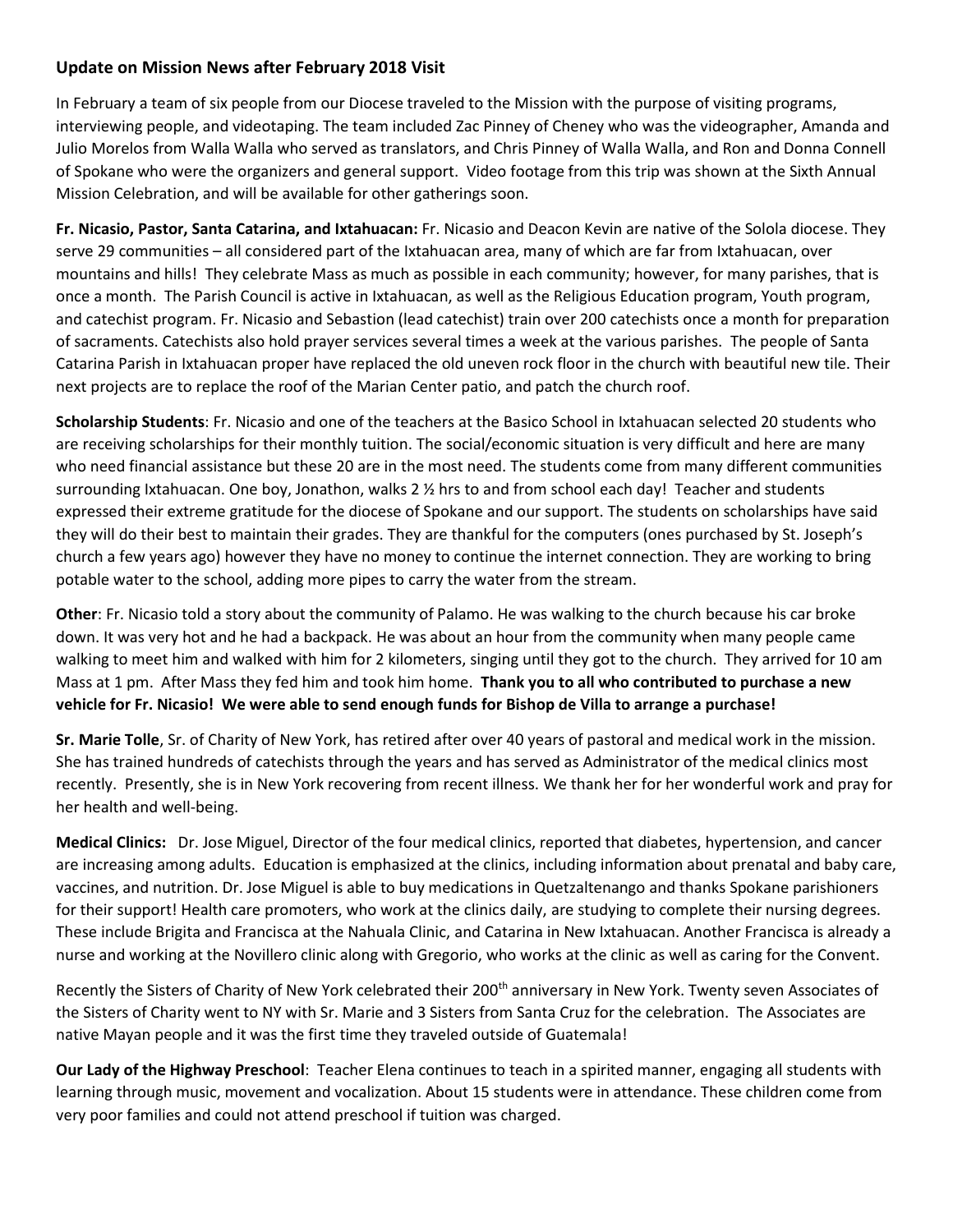**Nawal Estereo – Radio Station:** Lourdes, Director, stated that the funds that we send from parishioners in Spokane are a huge help! They use the funds for operating costs and emergencies. Lazaro said that they are happy and proud that Spokane people are supporting the station and have been for many years. One significant happening this year is that they are able to facilitate communication between Guatemalan people in the US and their families in Guatemala.

There are ten on the staff and they broadcast to over 1.5 million people, mostly in Quiche. Listeners have stated that they listen to the station because the broadcasts are in Quiche. Broadcasts include music, women's and youth programs, political news, religious, and recycling.

They still have problems with their very old truck (over 20 years old), and other aging equipment as well as "pirating" of their frequency from other radio stations. They have only the one truck and sometimes need to be in two places at once. They would be happy with a used truck – just newer than what they have. They need two receivers (each about \$2500) and two transmitters (each about \$5000).

**Religious Education Program** in Ixtahuacan (Formacion program): Catechists (Pablo, Teresa, Manuel, Pascuel and others) continue to conduct religious education classes even though they are no longer able to use their building. (Instead they are meeting in the Marian Center alternating with half of the class meeting outside.) They have begun the stabilization of the old building by digging out around the building, and the process of stabilization will continue – thanks to the support of people in Spokane! They send their prayers and gratitude to all who are helping them with their ministry!

**Youth leaders in Ixtahuacan**: Victoria and Marina, leaders, reported that youth congregate in Ixtahuacan for events from all 29 communities with about 300-400 youth attending. They will be taking buses to Santiago for the Diocesan Youth Convention the weekend of Palm Sunday. There is a concert on Saturday with a procession on Palm Sunday. Vicky expected about 250 to attend from Ixtahuacan.

**Fr. Benjamin, Pastor of Santa Catarina, Nahuala:** Fr. Benjamin and 3 other priests serve Nahuala and 55 other small communities! The priests visit the various communities for confessions together so that parishioners have a chance to confess to different priest. They have just completed a small building which is used for candle petitions. There are 4-6 men, called "servientes", who stay at the church all week and work at the church. They just built a new kitchen and showers/bathrooms for those men. **Pastoral in Nahuala**: The support we send pays for a man to translate all prayers into Quiche, the native language. They also hold meetings with families, teaching family members how to be leaders.

**Colegio Nahuala:** They are very thankful for the support that we send, both monthly and the extra support for the salaries of teachers. Teaches are paid about \$150/month which is less than public school teachers. One teacher told Fr. Benjamin, "Don't worry – we are happy with our jobs and we do our best." They have made some improvements to the school and have new desks and chairs.

There are 10 teachers in the Primary grades and 10 in the Basico with 35-60 students in each class! Classrooms are used for both Primario and Basico as the younger students go to school in the morning and the older students, in the afternoon. They are very thankful for the 10 computers donated by a Spokane individual last year! And they still use the manual typewriters for keyboarding practice.

**Bishop de Villa**: There are about 120 priests in the diocese although 30 are working in other places, helping out the parishes in other dioceses who have fewer priests.

**Instituto Indigena Nuestra Senora del Socorro (the Girls School):** There are 107 students at this beautiful school in San Andreas near Panajachel which includes both Basico and Diversidad. Fourteen girls are on scholarship from Our Lady of Fatima Parish in Spokane. They send their sincere thankfulness to all for the support that they have received!

**Family to Family:** Adela reported that programs include crops; such as coffee, maize, maxon, lemon, and avocado, and animals, sewing, weaving, hand embroidery, weaving, fruit trees, forestation and nursery. FAF is focused on people in the most isolated areas of Ixtahuacan, which, for some involves 6 hours walk.